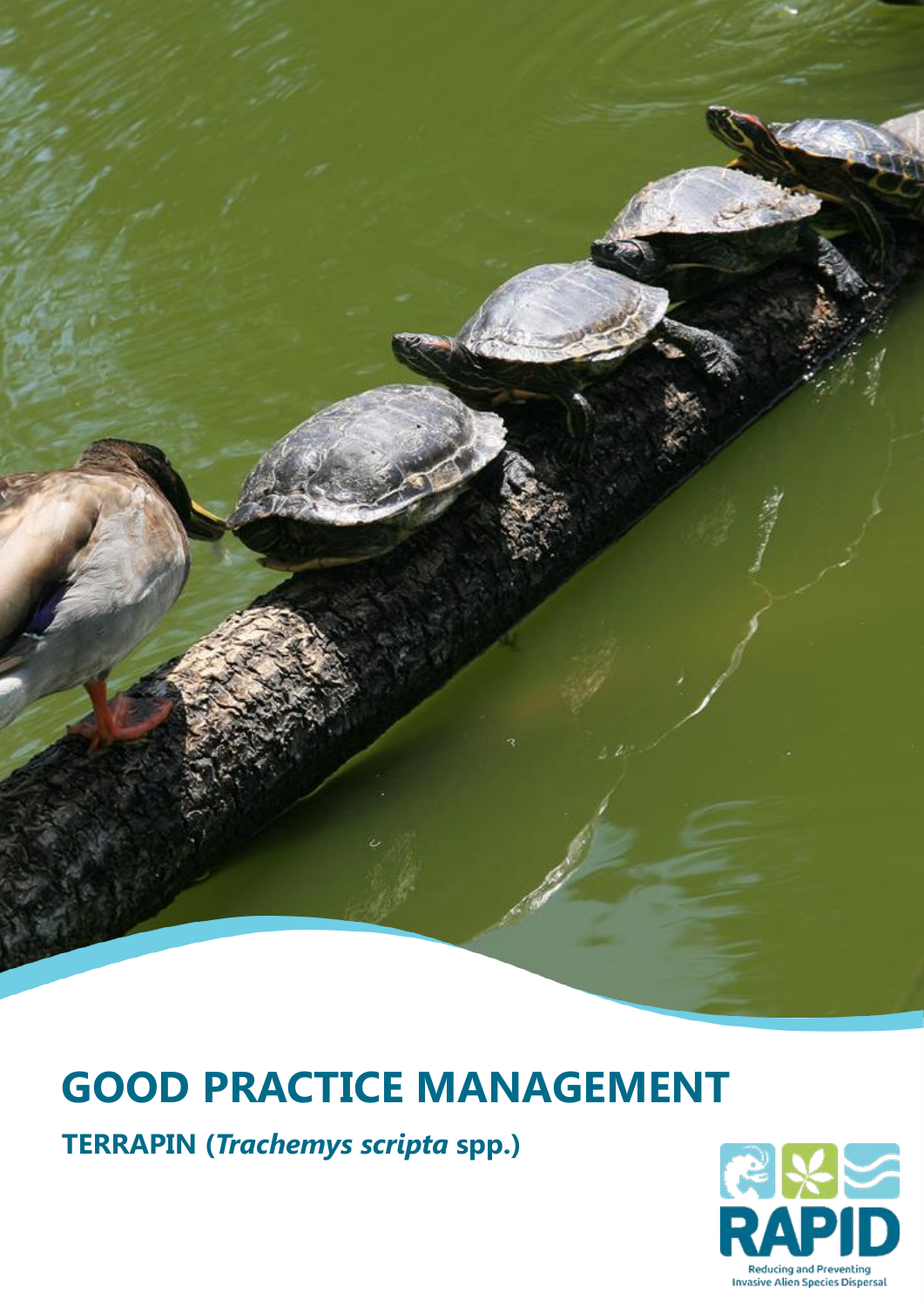

There are a number of non-native terrapin species in the UK including:

Red-eared terrapin (Red-eared slider, Red-eared turtle), Yellow-bellied terrapin, Cumberland slider, Common slider

#### **For ID guides and more information:**

http://www.nonnativespecies.org/index.cfm?sectionid=47 http://www.terrapin-info.co.uk/identification.php



Cover photo by Brocken Inaglory CC BY-SA 3.0 Photo by Luis Garcia CC BY-SA 3.0

Version 1: August 2018

Red-eared Terrapin (*Trachemys scripta elegans* )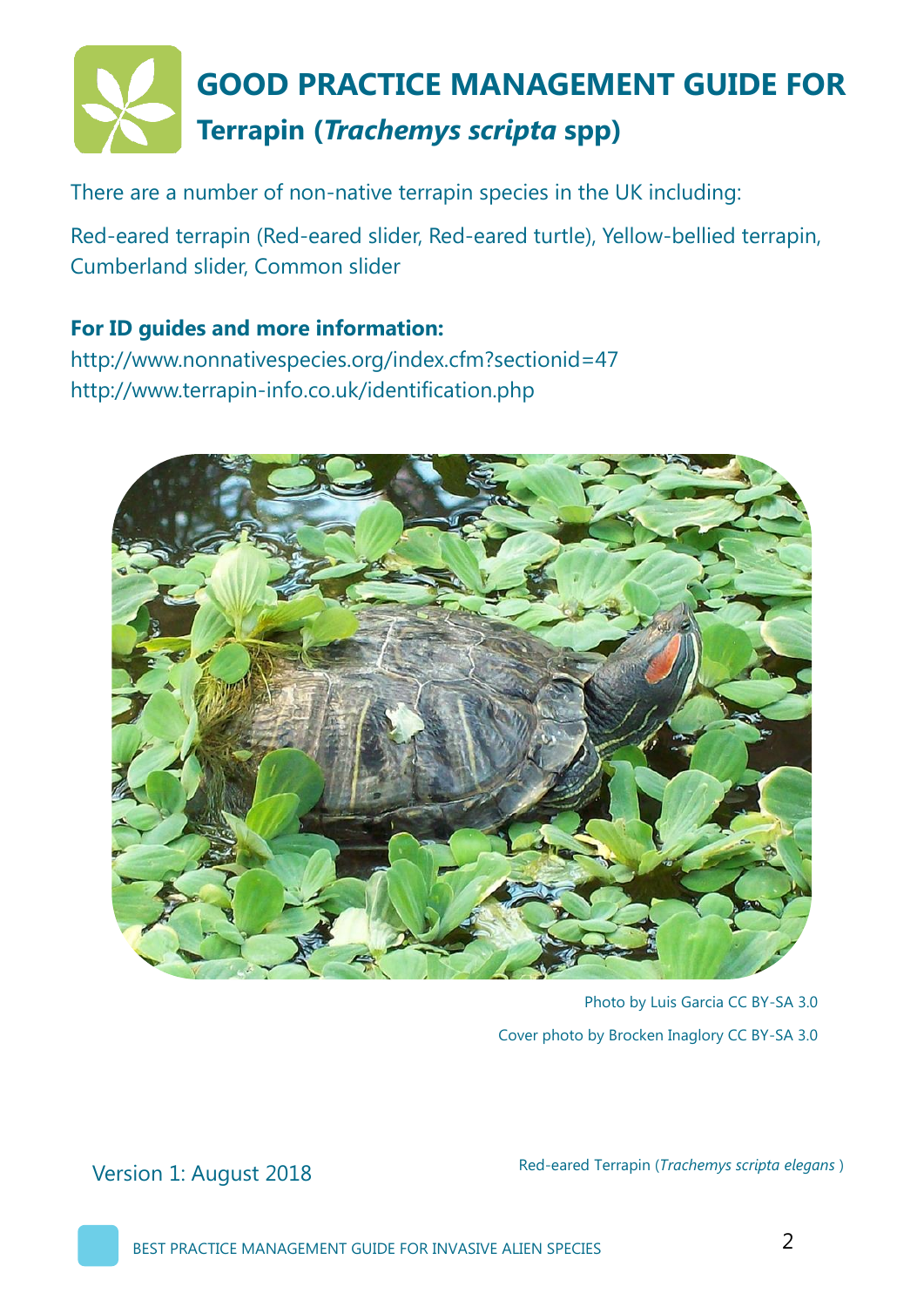## **MANAGEMENT SUMMARY**



### **Ecology and impact of terrapins**

Freshwater 'turtles' occur in ponds, lakes, riparian zones, water courses and wetlands. In the UK, especially at urban parks, lakes, canals and rivers where terrapins have been released – these animals can typically seen basking on emergent logs or rocks. They are capable of dispersal over land for several kilometres, but most released animals remain at release site and so do not spread.

*Trachemys scripta* spp. are currently unable to reproduce in the wild anywhere in the UK under prevailing climatic conditions. Terrapins can live for about 40 years, sometimes longer. Therefore even if reproduction does not occur, they can survive in the wild for many years and have a severe impact on their environment.

Terrapins are opportunistic omnivores subsisting on several species of plants and animals, from insects and other invertebrates to all vertebrates, including amphibians and reptiles, small mammals and birds. The food preferences change with age. Juveniles are highly carnivorous, but as they become older they eat progressively larger quantities of vegetable matter. In the wild adults predominantly often eat various species of aquatic plants. Specific impacts in GB has not been documented but likely to be localised.

### **Effective management: summary**

Terrapins are very easy to catch when suitable methods are employed. Individual terrapins will invariably be noticed, especially while basking. Direct removal of adults can be achieved by trapping, netting, hand capture, or shooting (often not suitable for urban environments). Presently, in the UK, removal is limited to individual waterbodies where terrapins are considered to be causing problems; carried out by local stakeholders. A wide range of commercial 'turtle traps' are available in the United States and can be ordered online from the UK (or can be self-made).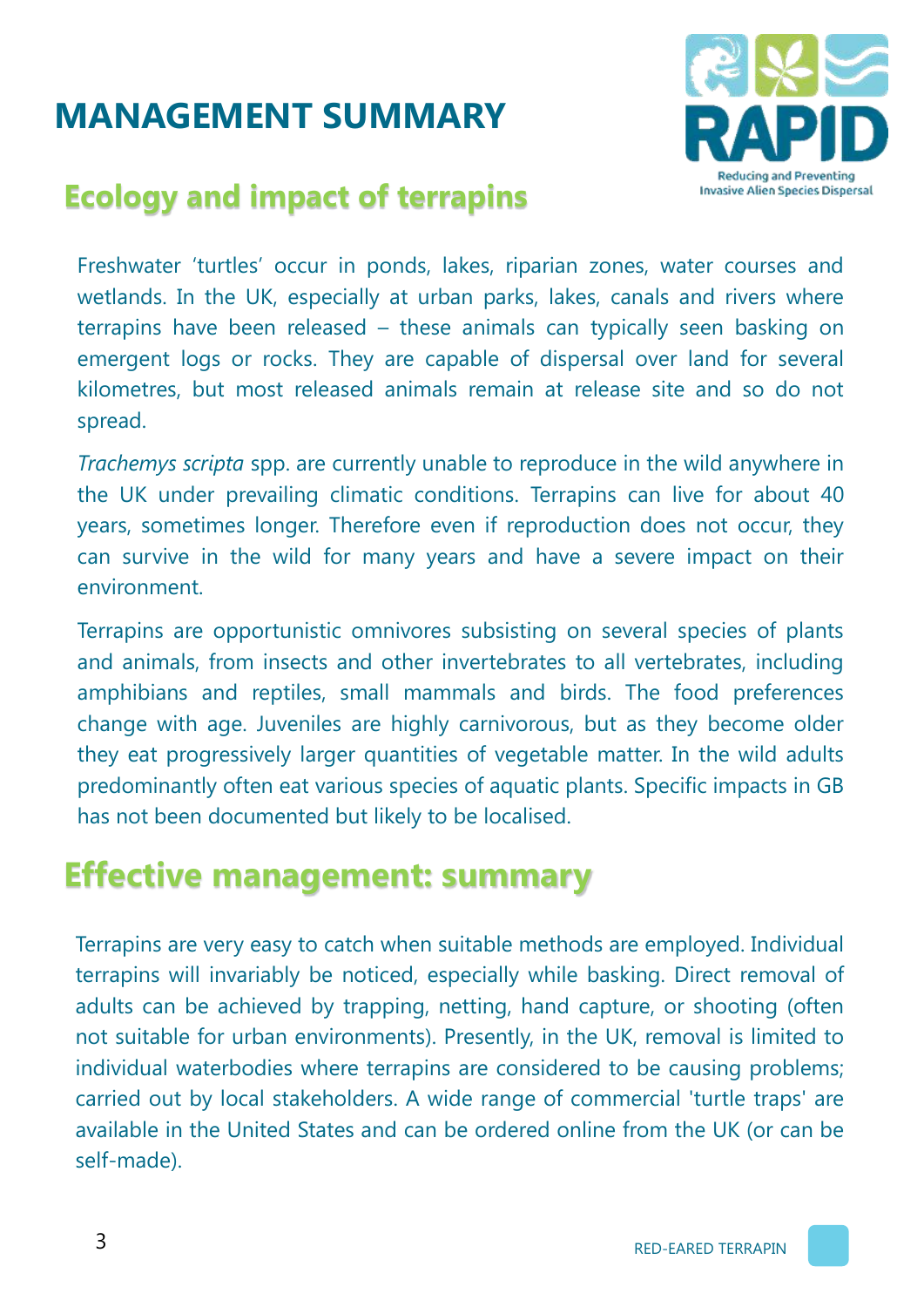## **MANAGEMENT METHODS**

### **Manual**



#### *Basking traps*

Basking traps take advantage of terrapins' behaviour of hauling themselves out of the water onto an emergent substrate to bask. A number of designs of basking trap are available. Traps are floated in the water at sites where terrapins are known, or are likely to, bask. In Spain, modified Aranzadi turtle traps (photo 1) have proved effective. Essentially, this trap is comprised of a floating 'cage' with a slippery inside frame from which turtles cannot climb out.



**Photo 1: Aranzadi Turtle Trap. Left: trap before being placed on the river. Right: a turtle** *Trachemys scripta elegans* **captured in the trap (Photograph: Aitor Valdeón from Valdeón et al. 2010).**

#### *Immersed traps*

Terrapins can be trapped with a variety of nets and funnel-traps: minnow, sein, fyke, Cathedral, and crayfish traps. The latter three devices are all funnel-type traps and as such should be set partially-submerged to avoid the captured animals drowning.

In Australia, Cathedral traps are used in preference to basking traps which are difficult to transport and unsuitable for use in public or high visibility locations. Bait used in funnel traps can be placed either suspended near the funnel entrance or placed in bait containers deeper inside the trap.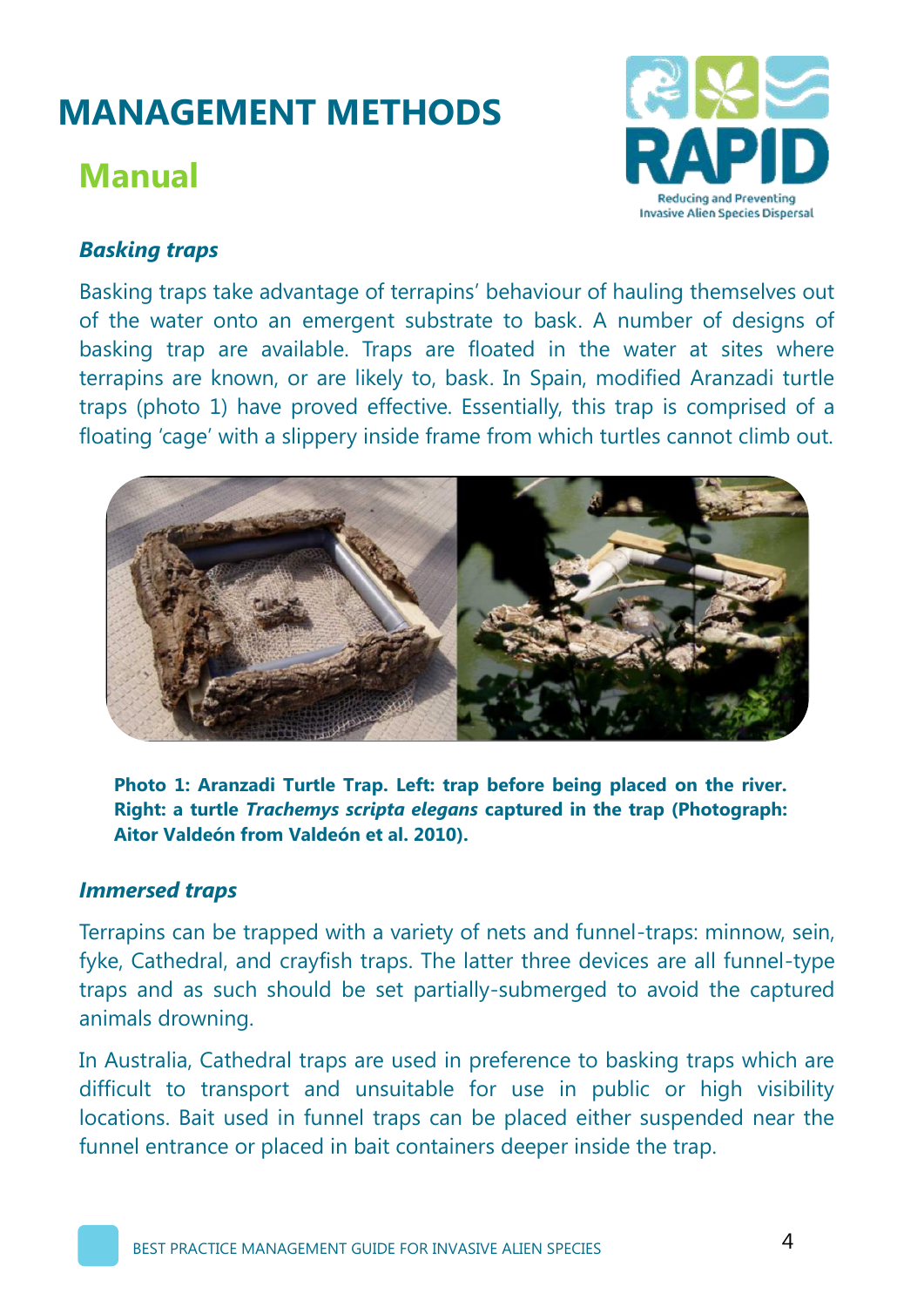#### *Constraints*

Trap preference is sometimes determined by the level of visibility to the public in addition to efficacy.

#### *Animal welfare*

Terrapins removed from the wild can be disposed of either by humanely euthanising them, or by transfer to a wildlife animal sanctuary/rescue centre, though this is often difficult because of the large numbers already in rescue centres. Euthanasia must be undertaken in an appropriate and humane manner according to the Animal Welfare Act (2006) https:// www.legislation.gov.uk/ukpga/2006/45/contents

It is advised to consult a veterinarian. [BSAVA Manual of Reptiles, 3rd Edi](https://www.wiley.com/en-gb/BSAVA+Manual+of+Reptiles%2C+3rd+edition-p-9781905319794)[tion](https://www.wiley.com/en-gb/BSAVA+Manual+of+Reptiles%2C+3rd+edition-p-9781905319794) includes information on euthanasia.

### **Legislation**

Under the EU Invasive Alien Species Regulation, as well as under Section 14 (1) of the Wildlife and Countryside Act 1981 (as amended) and Article 15 (1) of the Wildlife (Northern Ireland) Order 1985, it is an offence to release or allow this species to escape into the wild. This includes the release of animals taken into captivity for welfare reasons. Under the EU Invasive Alien Species Regulation it is also an offence to import into the EU, keep, breed, transport (to, from or within the EU; except to facilitate eradication), place on the market, use or exchange this species - unless there are specific exemptions or permits.

## **Health and Safety**

Useful resources and guidance on health and safety when planning a project working with invasive species is available on the GBNNSS website: <http://www.nonnativespecies.org/index.cfm?pageid=266>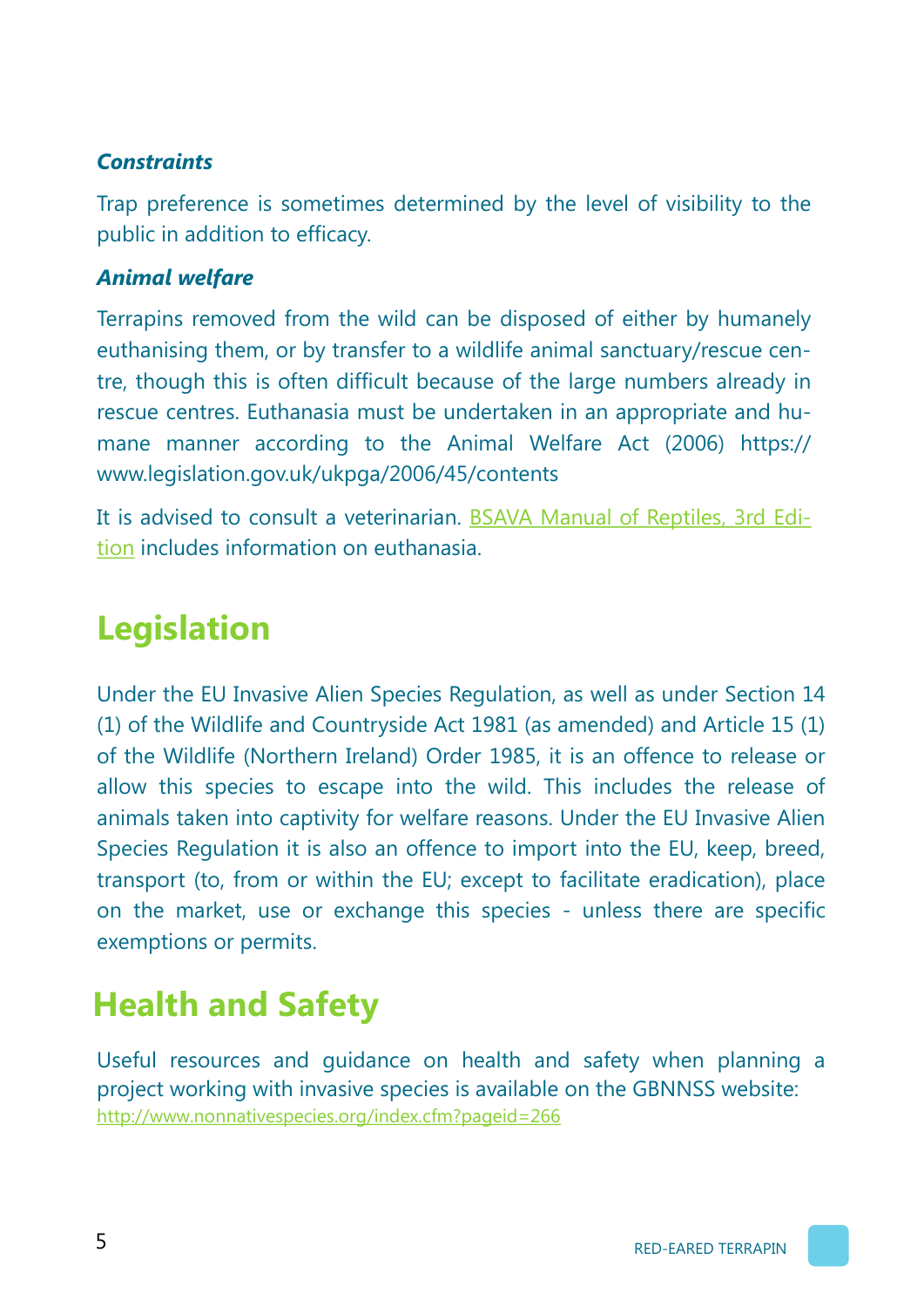### **References**

Bringsøe H. (2006). *Trachemys scripta.* NOBANIS – Invasive Alien Species Fact Sheet. European Network on Invasive Alien Species, 13pp.

Nall I. & Thomas R. (2009). Does method of bait presentation within funnel traps influence capture rates of semi-aquatic turtles? *Herpetological Conservation and Biology* 42, 161-163.

O'Keefe S. (2009). The Practicalities of Eradicating Red-eared Slider Turtles (*Trachemys scripta elegans*). *Aliens: The Invasive Species Bulletin. Newsletter of the IUCN/SSC Invasive Species Specialist Group*. 28, 19-24.

[Perry G., Owen J.L., Petrovic C., Lazell J. & Egelhoff J. \(2007\). The red-eared](https://www.conservationevidence.com/individual-study/5524)  slider, *Trachemys scripta elegans*[, in the British Virgin Islands.](https://www.conservationevidence.com/individual-study/5524) *Applied [Herpetology](https://www.conservationevidence.com/individual-study/5524)*, 4, 88-89

Scalera R. (2006) Fact sheet on *Trachemys scripta*. Delivering Alien Invasive Species Inventories for Europe (DAISIE). 4pp.

[Valdeón A., Crespo-Diaz A., Egaña-Callejo A. & Gosá A. \(2010\). Update of the](https://www.conservationevidence.com/individual-study/5528)  pond slider *Trachemys scripta* [\(Schoepff, 1792\) records in Navarre \(Northern](https://www.conservationevidence.com/individual-study/5528)  [Spain\), and presentation of the Aranzadi Turtle Trap for its population control.](https://www.conservationevidence.com/individual-study/5528)  *[Aquatic Invasions](https://www.conservationevidence.com/individual-study/5528)*, 5, 297-302